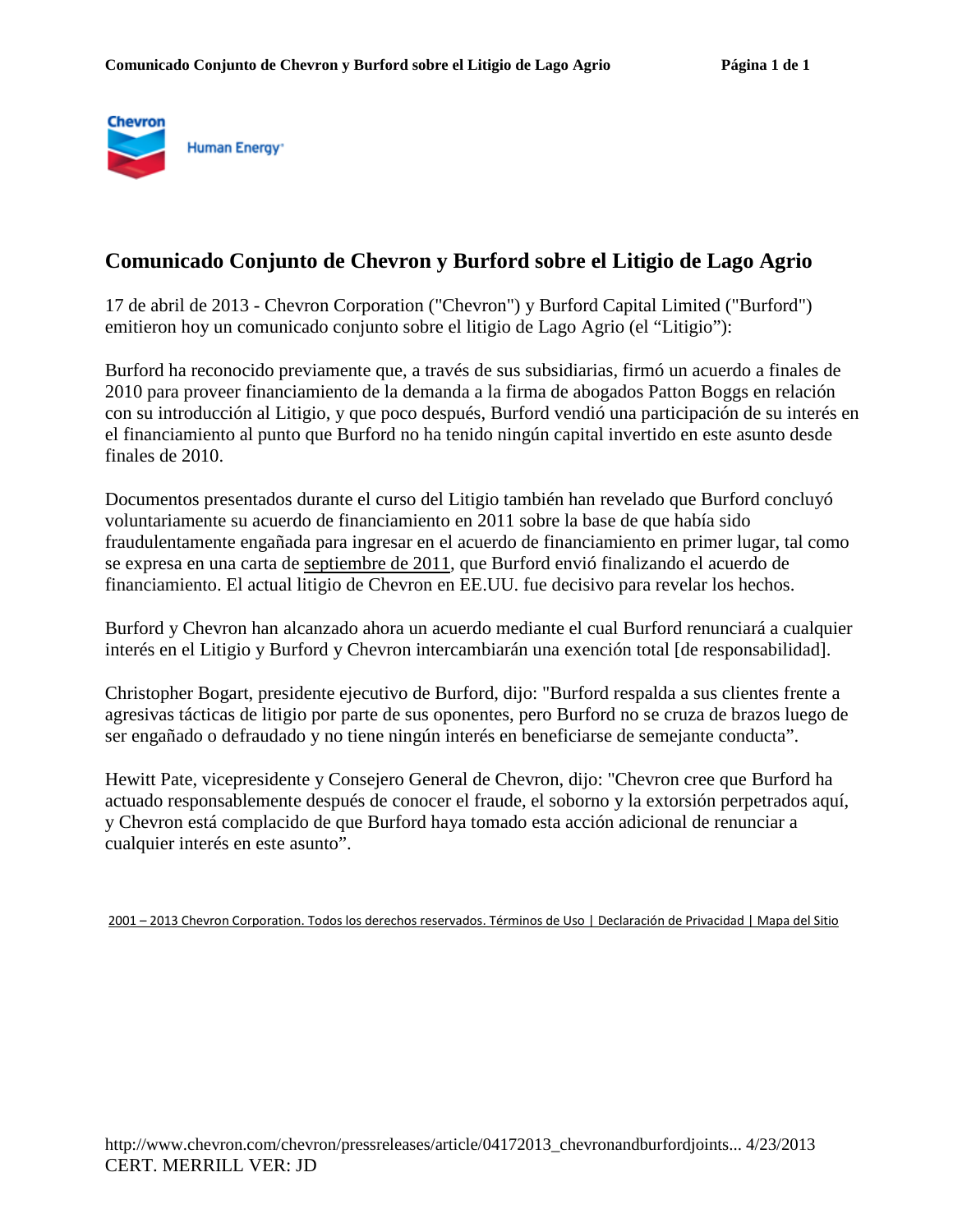## **MERRILL<br>CORPORATION**

Merrill Communications LLC



225 New York, NY 10014 . (212) 620-5600

**State of New York** Estado de Nueva York

> SS. a saber:

County of New York Condado de Nueva York

## **Certificate of Accuracy** Certificado de Exactitud

 $\mathcal{E}$ 

 $\lambda$ 

 $\mathcal{E}$ 

℩

This is to certify that the attached translation is, to the best of our knowledge and belief, a true and accurate translation from English into Spanish of the attached document. Por el presente certifico que la traducción adjunta es, según mi leal saber y entender, traducción fiel y completa del idioma inglés al idioma español del documento adjunto.

Dated: April 23, 2013 Fecha: 23 de abril de 2013

 $\sqrt{N}$ 

Kate Alexander Project Manager – Legal Translations Merrill Brink International/Merrill Corporation

[firmado] Kate Alexander

Gerente de Proyecto - Traducciones Legales Merrill Brink International/Merrill Corporation

| Jurado y firmado ante |  |
|-----------------------|--|
|                       |  |
|                       |  |
| 2013                  |  |
|                       |  |
|                       |  |
|                       |  |
|                       |  |
| [firmado]             |  |
|                       |  |
|                       |  |

OFFICES IN MAJOR CITIES THROUGHOUT THE WORLD